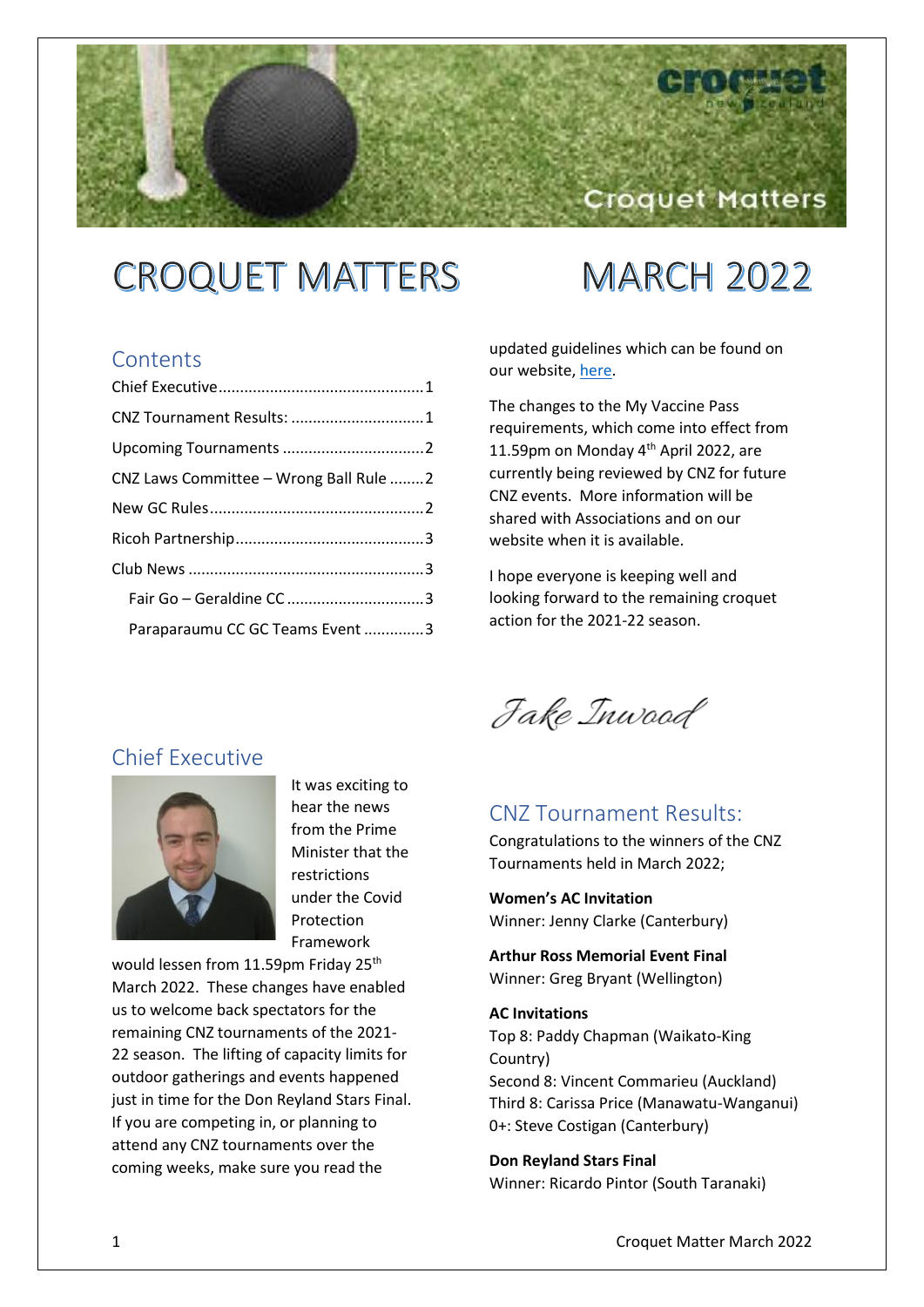You can read more about each of these tournaments on our website;

[Women's AC](https://croquet.org.nz/clarke-claims-womens-ac-invitation-title/) Invitation [Arthur Ross](https://croquet.org.nz/bryant-secures-first-arthur-ross-memorial-event-finals-title/) Final [AC Invitations](https://croquet.org.nz/ac-invitation-wrap-up/) [Don Reyland Stars Final](https://croquet.org.nz/ricardo-pinto-wins-don-reyland-stars/)

## <span id="page-1-0"></span>Upcoming Tournaments

With the 2021-22 season quickly coming to a close, there are 4 CNZ tournaments still to be contested.

This weekend, 2<sup>nd</sup> and 3<sup>rd</sup> April, will see the GC Invitations contested at Matamata Croquet Club and Rose Gardens Croquet Club.

The 2021-22 CNZ tournament season will come to a close over Easter as some of the top young players converge on Heretaunga Croquet Club in Hawkes Bay to vie for the 2021-22 CNZ Terminator Mallets U21 GC Singles and Doubles titles.

You can keep up with all the results on Croquet Scores; [Top GC Invitation](https://croquetscores.com/2022/gc/cnz-top-6-invitation-2) [Second GC Invitation](https://croquetscores.com/2022/gc/cnz-2nd-top-6-invitation-1) [Third GC Invitation](https://croquetscores.com/2022/gc/cnz-third-10-invitation) [Terminator Mallets U21 GC Championships](https://croquetscores.com/2022/gc/cnz-terminator-mallets-u21-championship)

## <span id="page-1-1"></span>CNZ Laws Committee – Wrong Ball Rule

Croquet New Zealand Laws Committee would like to remind all GC players of their responsibilities under the Wrong Ball rule to forestall play. There are also additional responsibilities for a referee watching a game in which a wrong ball is played.

Players are **required** to forestall play if they believe a wrong ball is about to be played (Rule 10.1.2 in current Rules). It is better under current rules to stop your opponent than to deal with the matter after the stroke has been played.

Players are also **required** to forestall play straight away if they believe a wrong ball has been played in the last stroke (Rule 10.1.3). This includes after a sequence of wrong balls (reverse sequence) where play must be stopped **as soon as** the wrong ball play is noticed. In the latter case most players should call a referee if one is present, because Ball Swap is an option in certain circumstances as well as Replace and Replay.

Referees who are watching a game but not an Active Referee for the game (spectator referees) are **required** to intervene and forestall play immediately if they notice a player about to play a wrong ball or (more likely) see that a wrong ball has been played. This is also covered by Rules 10.1.2 and 10.1.3 and now explicitly stated in Refereeing Regulations R4, specifically R4.4. The situation is different from a few years ago when spectator referees were expected to sit quietly and watch a sequence of wrong ball play until the players themselves noticed.

Michael Hardman Convenor, CNZ Laws Committee

## <span id="page-1-2"></span>New GC Rules

In early March 2022, the WCF approved the adoption of the 6<sup>th</sup> Edition of GC Rules.

These will come into effect immediately for all WCF events and will come into effect in New Zealand from **1 st June 2022**.

You can find the new GC Rules[, here.](https://worldcroquet.org/wp-content/uploads/2022/03/WCF-GC-Rules-6th-Edition-Final-7.3.22.pdf)